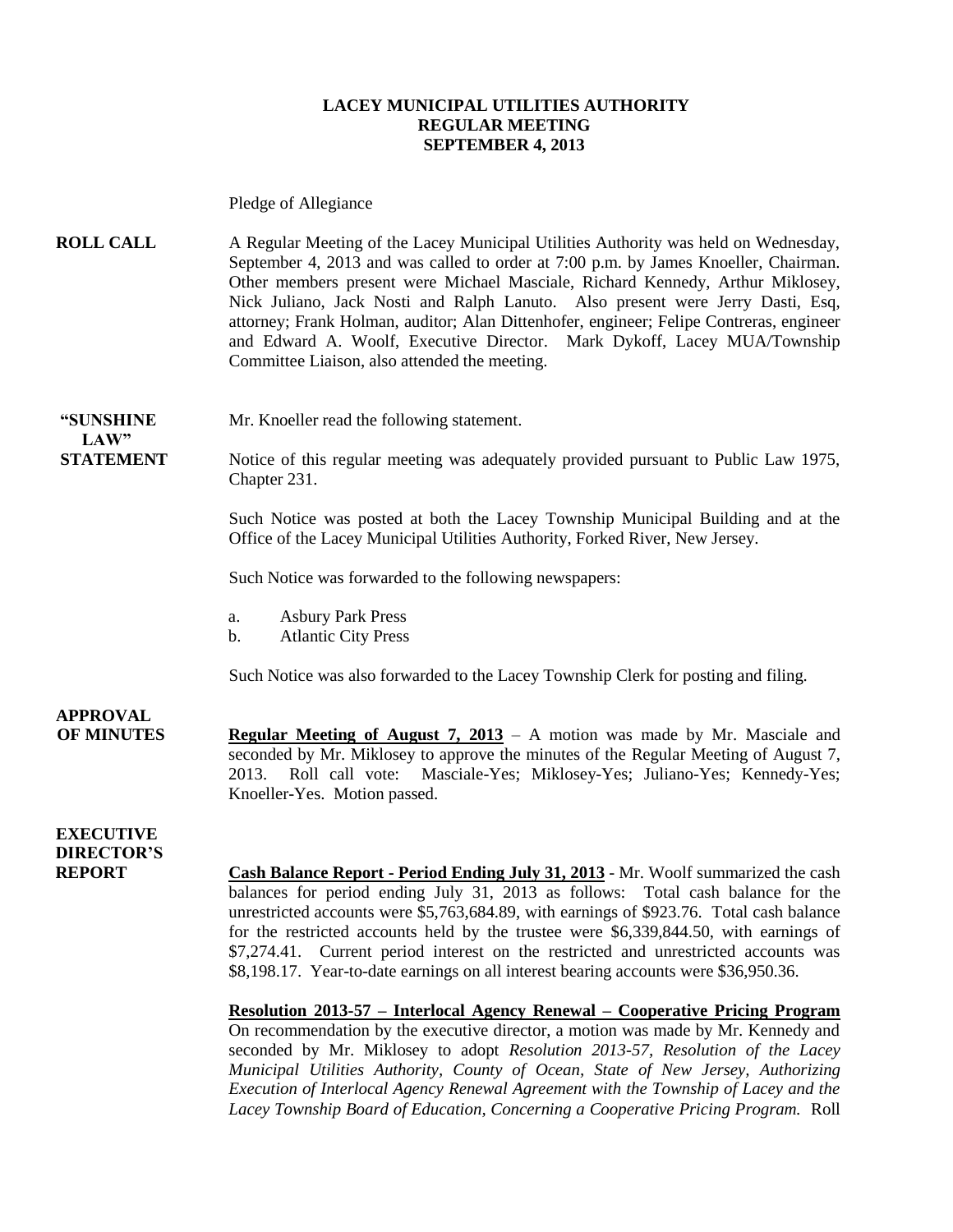Board Meeting September 4, 2013 Page 2

> call vote: Kennedy-Yes; Miklosey-Yes; Juliano-Yes; Masciale-Yes; Knoeller-Yes. Motion passed.

## **BUSINESS**

**ENGINEER'S**

**REPORT** The business report was submitted for review. The MUAA dinner/meeting will be held on Thursday, September 12, 2013.

#### **REPORT Resolution 2013-58 – Preliminary Sewer and Water Approval – Ronald Karchik Subdivision** – Mr. Dittenhofer reported his office received the application and plans for preliminary sewer and water approval for Ronald Karchik Subdivision, Block 1308, Lots 5-9. The applicant is proposing to construct a two (2) lot minor subdivision on the west side of Hollywood Drive, between Parkside Drive and Pineview Road. An existing one story dwelling is located on the property. The applicant proposes to connect to the existing water main in Hollywood Drive and install one (1) new water service. The applicant also proposes to connect to the existing sanitary sewer main in Hollywood Drive and install one (1) new sanitary lateral. The existing dwelling has service from the water and sewer mains located in Hollywood Drive. On recommendation by the Authority's engineer, a motion was made by Mr. Masciale and seconded by Mr. Miklosey to adopt *Resolution 2013-58, Resolution of the Lacey Municipal Utilities Authority, County of Ocean, State of New Jersey, Preliminary Sewer and Water Approval, Letter of No Interest, Ronald Karchik Subdivision, Block 1308, Lots 5-9.*  Roll call vote: Masciale-Yes; Miklosey-Yes; Juliano-Yes; Kennedy-Yes; Knoeller-Yes. Motion passed.

**Water Treatment Plant No. 1 Upgrades** - Mr. Dittenhofer stated the anticipated completion date for Well No. 7 to go on-line is September 30th. He pointed out Well No. 8 is not included, since JCP&L is to complete installation of the utility poles. Mr. Knoeller pointed out that the work site is a mess and requests the contractor clean the site as soon as possible.

Mr. Knoeller asked if it is the contractor's responsibility for landscaping at this site. Mr. Dittenhofer stated the contract references cleaning and restoration, therefore, the contractor is responsible for landscaping.

**P.P. and L-4 Pump Station Hydraulic Comminutors** – Secretary Kennedy and Chairman Knoeller executed the contracts between KRS Services, Inc. and the Lacey Municipal Utilities Authority for P.P. and L-4 Pump Station Hydraulic Comminutors.

**Cleaning & Televising Contract No. 8** – Mr. Dittenhofer stated the design is complete for this project. A bid opening is scheduled for September 24<sup>th</sup>.

**Decommissioning of Brookdale Wells 1 and 2** – Mr. Dittenhofer stated this project is under design.

Mr. Miklosey asked for an explanation regarding RV&V's invoice charging 411 miles for travel. Mr. Dittenhofer stated he would investigate his concern.

In reference to decommissioning Well No. 2, Mr. Knoeller asked Mr. Dittenhofer to provide the Board with a plot plan for the actual size of the lot for the next meeting.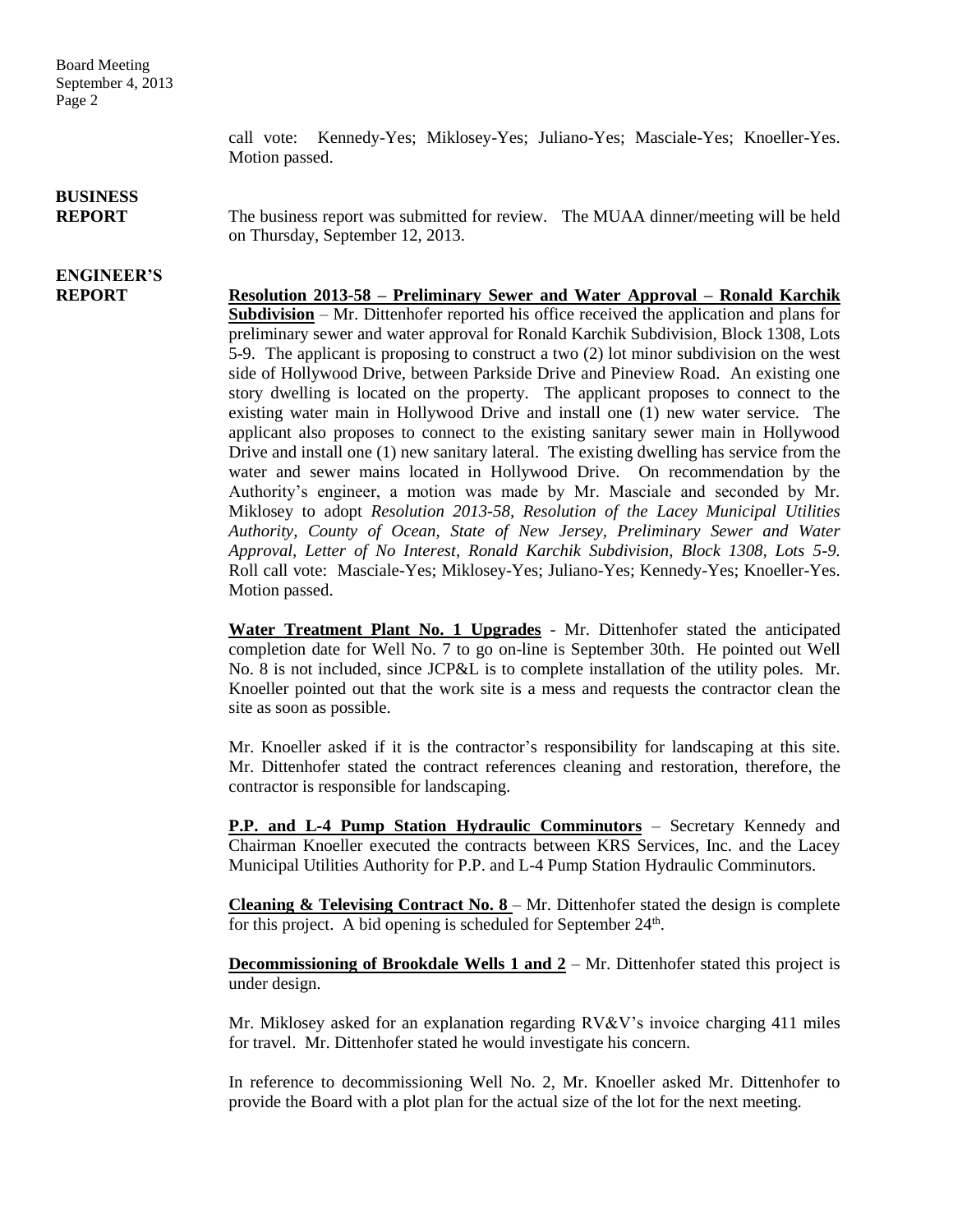## **ATTORNEY'S**

### **REPORT Resolution 2013-55 – Supplemental Resolution No. 2 to Sewer Bonds General Bond**

**Resolution** – On recommendation by the Authority's attorney, a motion was made by Mr. Miklosey and seconded by Mr. Masciale to adopt *Resolution 2013-55, Resolution of the Lacey Municipal Utilities Authority, County of Ocean, State of New Jersey, Supplemental Resolution No. 2 to Sewer Bonds General Bond Resolution.* Roll call vote: Miklosey-Yes; Masciale-Yes; Juliano-Yes; Kennedy-Yes; Knoeller-Yes. Motion passed.

**Resolution 2013-56 – Supplemental Resolution No. 10 to Water Bonds General Bond Resolution** – On recommendation by the Authority's attorney, a motion was made by Mr. Miklosey and seconded by Mr. Juliano to adopt *Resolution 2013-56, Resolution of the Lacey Municipal Utilities Authority, County of Ocean, State of New Jersey, Supplemental Resolution No. 10 to Water Bonds General Bond Resolution.* Roll call vote: Miklosey-Yes; Juliano-Yes; Kennedy-Yes; Masciale-Yes; Knoeller-Yes. Motion passed.

**OCUA Arbitration** - Mr. Dasti recommended this issue be discussed in Closed Session.

# **AUDITOR'S**

**REPORT Accountant's Status Report – Month Ended July 31, 2013** – Mr. Holman reported sewer and water user charges and interest income resulted in a favorable variance for the month. Delinquency charges on both water and sewer had an unfavorable balance for the month.

#### **CORRESPONDENCE**

**Mr. & Mrs. Trueba, E. Hickory Drive** – Requesting relief of utility bill, due to filling pool without pool fill meter. Since pool-fill credits are only issued with the use of a pool fill meter, a waiver of the portion of the charges could not be supported.

**Steven Rafferzeder, Laurel Blvd.** – Requesting relief of utility bill, due to filling pool without pool fill meter. Additional information is required before a determination can be made; therefore, this request will be addressed at the October board meeting.

**Mr. & Mrs. Comeau, Chestnut Drive** – Requesting removal of late charge, due to claim of not receiving bill. The executive director had granted a removal of the late charge.

**Edward Allegar, Shadybrook Lane –** Requesting relief of utility bill, due to a ruptured garden hose. Since the water that leaked did not go into the sewer system, a motion was made by Mr. Kennedy and seconded by Mr. Miklosey to grant a credit adjustment on the sewer charges in the amount of \$203.75 (34,000 gallons). Roll call vote: Kennedy-Yes; Miklosey-Yes; Juliano-Yes; Masciale-Yes; Knoeller-Yes. Motion passed.

**Mr. & Mrs. Knudson, Bowsprit Point –** Requesting relief of utility bill, due to a water leak. Since the water that leaked did not go into the sewer system, a motion was made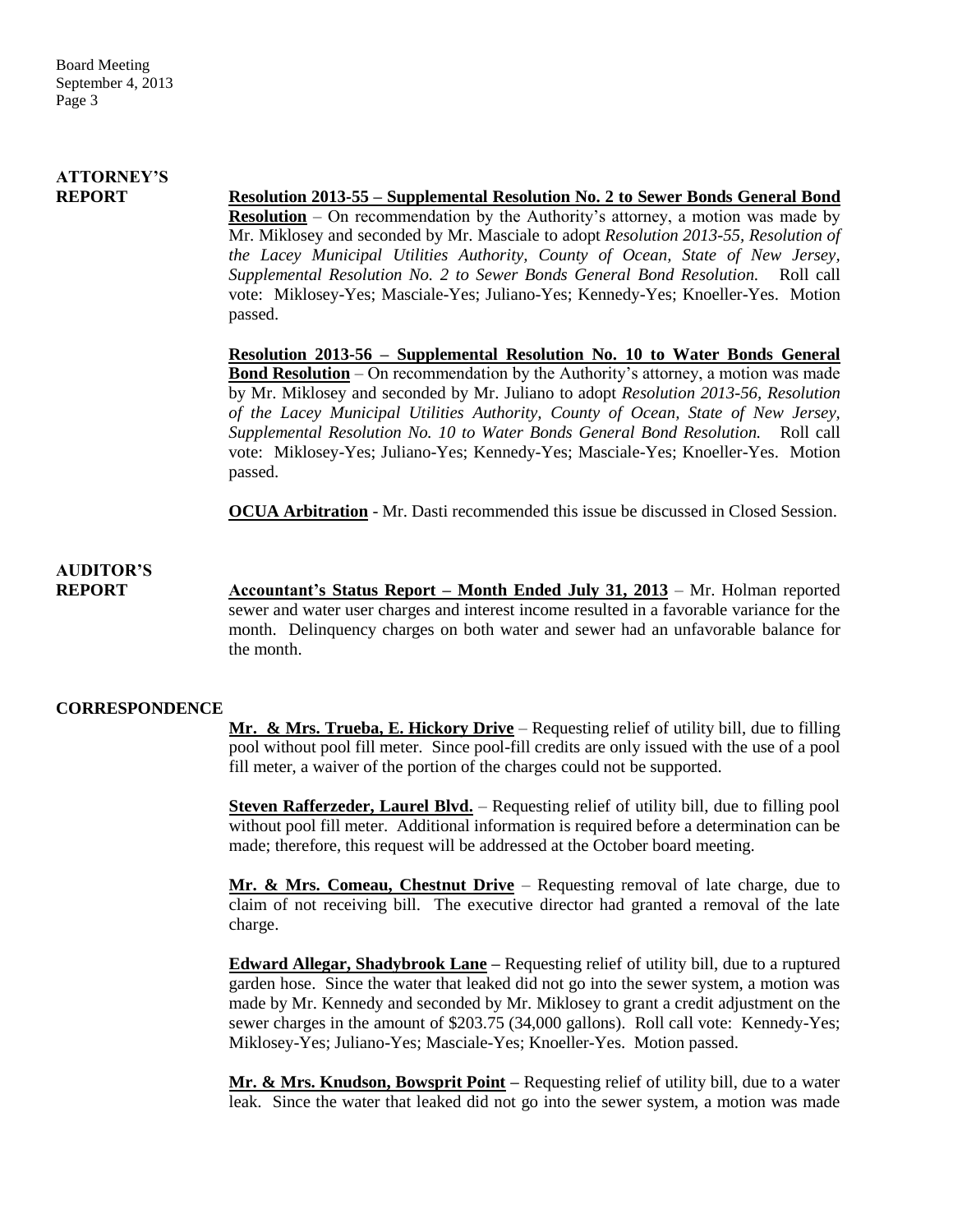by Mr. Kennedy and seconded by Mr. Miklosey to grant a credit adjustment on the sewer charges in the amount of \$197.07 (52,000 gallons). Roll call vote: Kennedy-Yes; Miklosey-Yes; Juliano-Yes; Masciale-Yes; Knoeller-Yes. Motion passed.

The minutes reflect that Mr. Dykoff has excused himself from the meeting.

**Mark Dykoff, Normandie Drive –** Requesting relief of utility bill, due to over filling of swimming pool. Additional information is required before a determination can be made; therefore, this request will be addressed at the October board meeting.

**Richard Holzer, Hollywood Boulevard** – Mr. Holzer was present requesting relief of his utility bill, due to filling pool without pool fill meter. He explained originally, his pool had a leak and he filled his pool without a pool fill meter. Shortly thereafter, his pool had another leak whereas he obtained a meter to fill the pool. The pool leaked again, but this time he did not have a meter. Mr. Knoeller and Mr. Nosti recommended Mr. Holzer provide the Board with the dimensions of his pool for consideration of relief at the next meeting.

**OLD**

**BUSINESS Resolution 2013-53 – Memorializing action taken on July 10, 2013 – Establishing Salary Increases for Non-Union, Non-Contract Employees of the Lacey Municipal Utilities Authority –** Secretary Kennedy executed Resolution 2013-53, Memorializing action taken on July 10, 2013, Establishing Salary Increases for Non-Union, Non-Contract Employees of the Lacey Municipal Utilities Authority.

> **Resolution 2013-54 – Memorializing action taken on August 7, 2013 – Rejecting Bids for Electrical Maintenance and Repair –** Secretary Kennedy executed Resolution 2013-54, Rejecting Bids for Electrical Maintenance and Repair.

> **Hurricane Sandy** – Mr. Woolf stated the Board had seized service charges to Hurricane Sandy victims, and asked how long the Authority would continue to grant relief of these charges. The Board recommended a November 1st deadline, unless there are extenuating circumstances. Mr. Knoeller asked that letters be sent to those customers informing them of the date the charges would resume.

## **NEW**

**BUSINESS** Mr. Masciale referenced a letter regarding termination of services due to non-payment of their utility bill. He recommended that all customers be sent a copy of a scaled down version of this letter in their utility bill.

### **PUBLIC BUSINESS/**

**COMMENT** There was no public business/comment.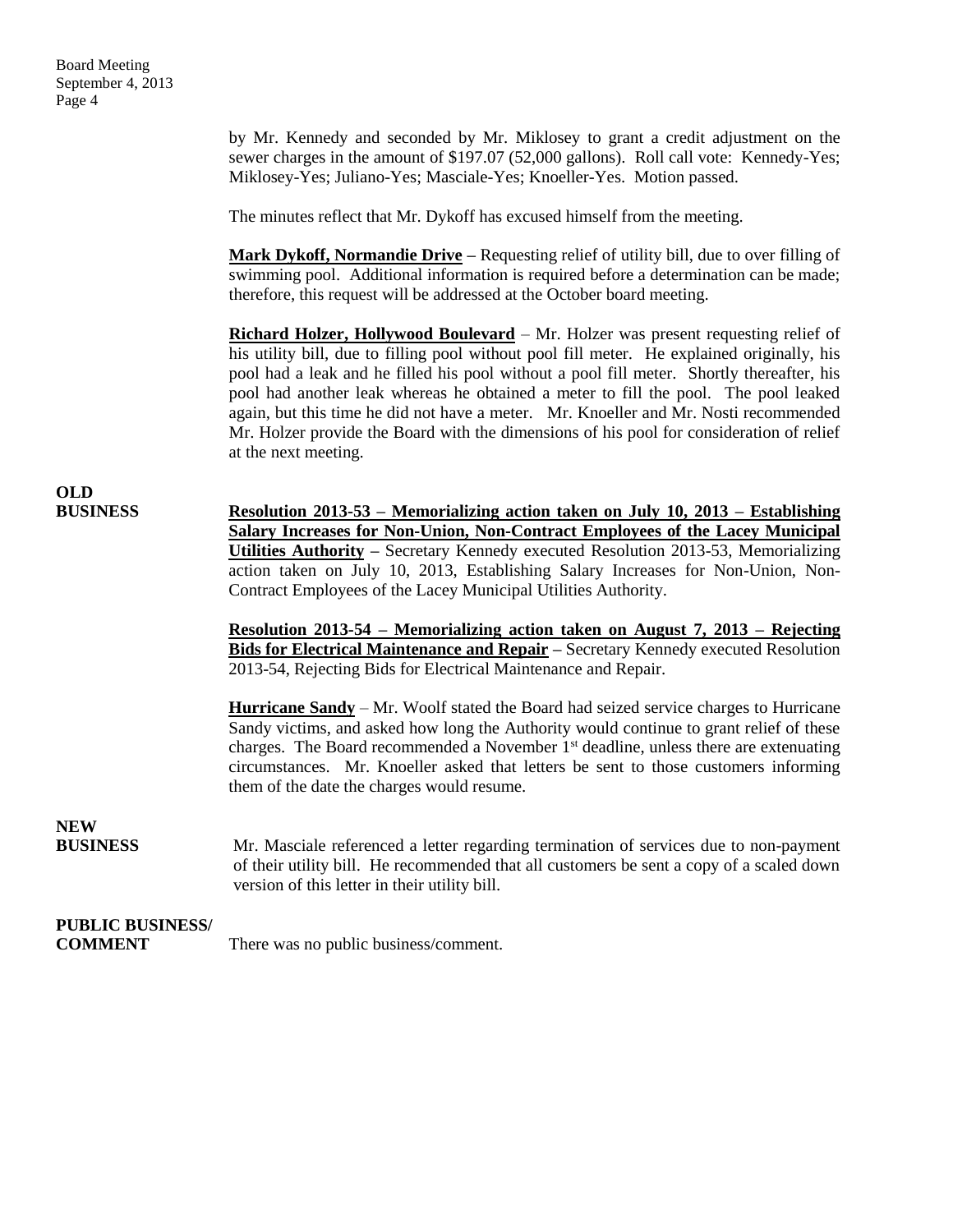Board Meeting September 4, 2013 Page 5

# **CLOSED**

#### **SESSION RESOLUTION**

**WHEREAS,** Section 8 of the Open Public Meetings Act, Chapter 231, Public Law 1975 permits the exclusion of the public from a meeting in certain circumstances;

**WHEREAS**, this public body is of the opinion that such circumstances presently exist.

**NOW, THEREFORE, BE IT RESOLVED** by the Lacey Municipal Utilities Authority, County of Ocean and State of New Jersey as follows:

1. The public shall be excluded from discussion of action upon the hereinafter specified subject matters.

2. The general nature of this closed session concerns personnel matters, contract negotiations and potential litigation.

3. It is anticipated at this time that the above-stated matters will be made public once these matters have been resolved.

4. This resolution shall take effect immediately.

A motion was made by Mr. Masciale and seconded by Mr. Juliano to adopt the above resolution. Roll call vote: Unanimously approved.

Separate minutes were kept on the above closed session.

# **RE-OPEN**

**MEETING** A motion was made by Mr. Kennedy and seconded by Mr. Miklosey to reopen the meeting. Roll call vote: Unanimously approved.

**PAYMENT OF**

**VOUCHERS** WHEREAS, the members of the Lacey Municipal Utilities Authority carefully examined all vouchers presented for payment of claims;

> **NOW, THEREFORE, BE IT RESOLVED** by the Lacey Municipal Utilities Authority that:

> 1. Said vouchers in the sum of \$1,025,945.29 be same are hereby approved to be paid.

2. Said vouchers are listed on the attached computer check register.

The said vouchers were unanimously approved.